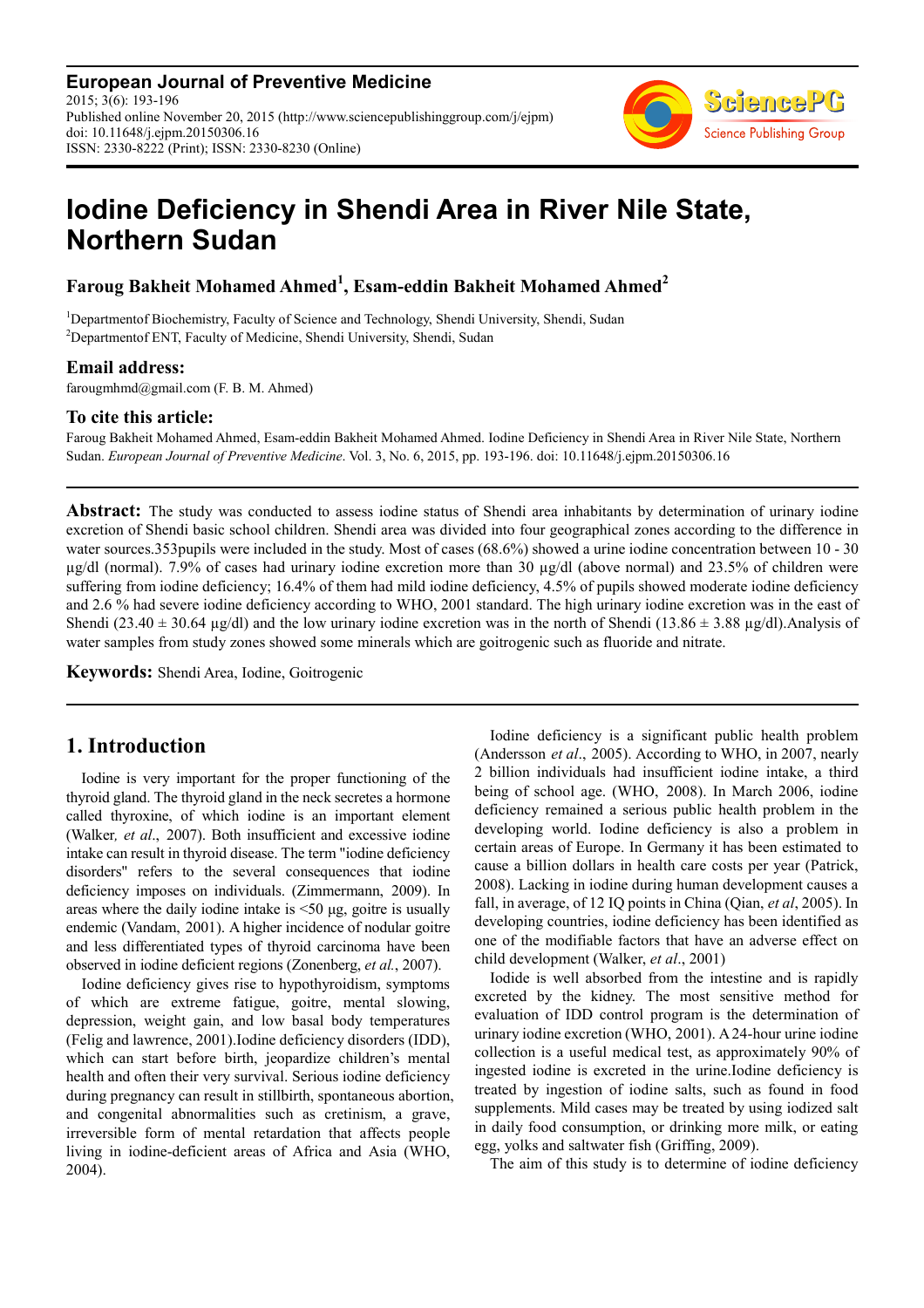inShendi area and detection of water supplements' role on iodine intake in study area.

# **2. Materials and Methods**

### *2.1. Subject*

Three hundred fifty threechildren  $(6 - 9$  years) from basic schoolchildren in Shendi area were selected randomly to determine the urinary iodine concentration.

#### *2.2. Sample Selection*

Random sampling technique was used. Shendi town was divided into four geographical zones: north, south, east, and west. From each zone two schools (boys& girls) were selected. Samples were collected in the period from January to February 2009.

#### *2.3. Method*

- 1. Questionnaire: Include questions about sex, age, residence, source of water supply and iodized salt consumption among Shendi population.
- 2. Laboratory investigations: Sandell- kolthoff reaction was done to determine the urinary iodine excretion. Initially the urine is digested in strong acid at high temperature; thereafter the color change of ammonium sulfate with another substance (arsenic acid) is accelerated by iodine as catalyzing agent. The speed of the change in color depends on the iodine concentration. Comparing to standard solution with known iodine content was performed with colorimeter. This reaction, which is called the Sandell-Kolthoff reaction(WHO,2001), has been diagramed as follows:

$$
2Ce^{+4} + 2\Gamma \longrightarrow 2Ce^{+3} + I_2
$$
  

$$
I_2 + As^{+3} \longrightarrow As^{+5} + 2\Gamma
$$

The Ceric ion has a yellow color, while the Cerous is colorless.

3. Colorimeter was used for estimation the urinary iodine concentration.

#### *2.4. Sampling*

To each urine sample a few drops of formalin were added and then kept refrigerated until were delivered to the laboratory after one week to determine the urinary iodine excretion.

#### *2.5. Statistical Analysis*

The data was analyzed by using Statistical Package for Social Sciences (SPSS), Windows version16, 2012. Percentage, mean and standard deviation, P value and correlation relation were calculated.

### **3. Results**

The WHO, 2001 standards were utilized to demonstrate the

whole sample iodine status. According to this criteria there was 2.6% of cases had severe iodine deficiency  $\langle 2\mu g/dl \rangle$ . Moderate  $(2 - 4.9\mu\text{g/dl})$  and mild  $(5 - 10\mu\text{g/dl})$  iodine deficiency were found in 4.5% and 16.4% of the study sample respectively. There for 68.6% of the study sample was found to have urinary iodine concentration of 10 - 30 µg/dl which is normal and 7.9% had concentration more than 30µg/dl. Urinary iodine excretion in schoolchildren of the four geographical zones it is evident that most cases had a urine iodine concentration of (10 - 30µg/dl) which is normal (Figure 1 & Figure 2).



*Figure 1. Urinary iodine concentration of study area according to WHO scales.* 



*Figure 2. Urinary iodine concentration in schoolchildren according to zones.* 

The mean urinary iodine excretion of children in the four study zones it showed that the difference between four groups was statistically significant (p< 0.005). The mean of urinary iodine excretion according to sex it showed that females had higher values than males. The difference in mean urinary iodine excretion per sex was statistically significant  $p \le 0.01$ (Table 1 & Table 2).

The urinary iodine concentration according to WHO scales between both sexes it is showed that 26.9% of females were suffering from iodine deficiency, 10.8% of them had severe iodine deficiency, 19.3% of them had moderate iodine deficiency and 69.9% of them had mild iodine deficiency. While 19.9% of males suffering from iodine deficiency, 8.8% of them had severe iodine deficiency, 20.6% of them had moderate iodine deficiency and 70.6% had mild iodine deficiency. Urinary iodine excretion was found to be reversely proportional to schoolchildren age in Shendi area. Schoolchildren at 9 years of age showed the lowest urinary iodine excretion (13.62µg/dl) while those at 6 years of age showed the highest urinary iodine excretion  $(22.61\mu g/dl)$ . The difference per age in urinary iodine excretion was statistically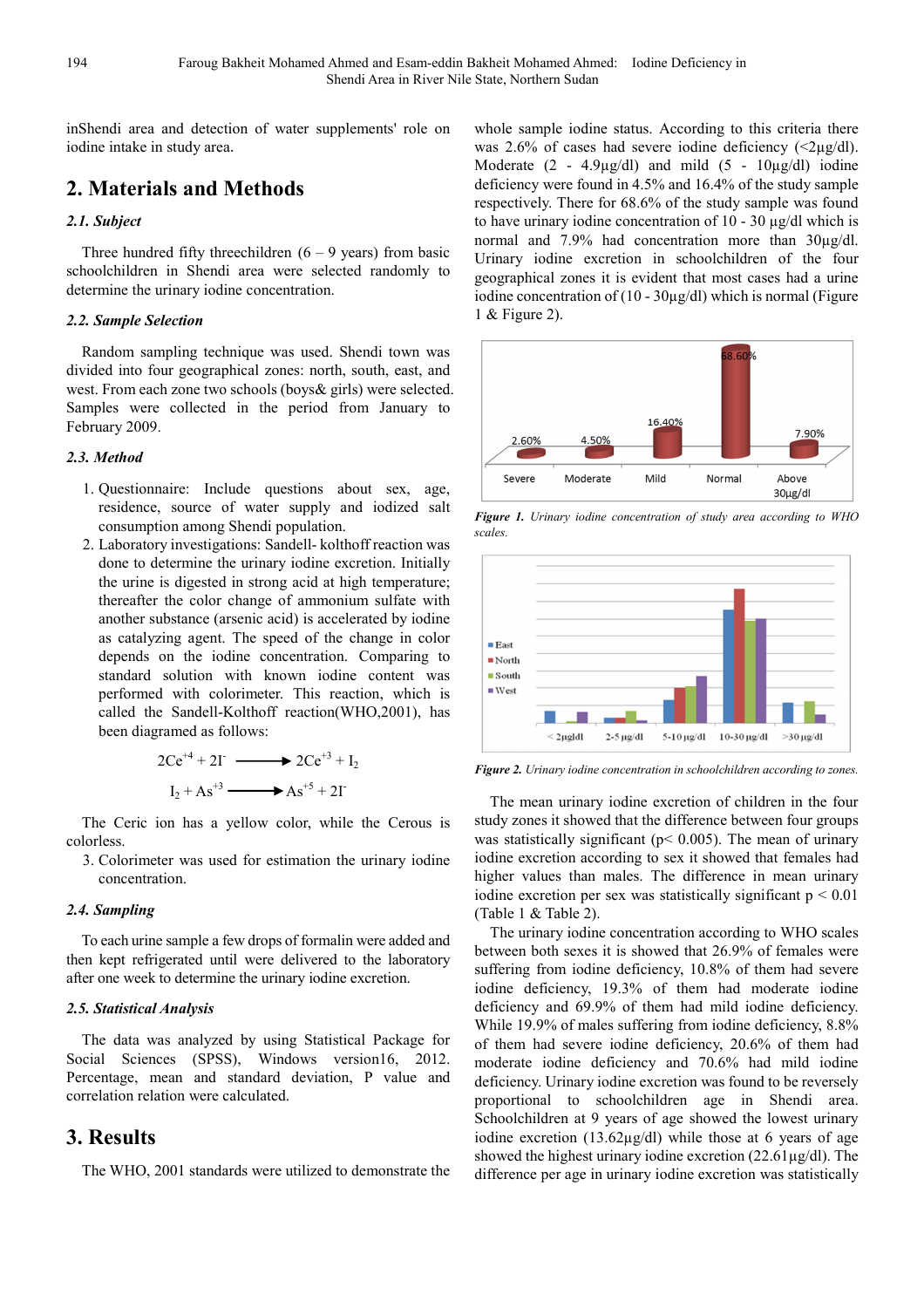#### significant ( $p < 0.05$ ) (Table 3&Table 4).

*Table 1. The mean and standard deviation of urinary iodine excretion ofthechildren in four study zones.* 

| Zone  |    | Mean  | S.D.  |
|-------|----|-------|-------|
| North | 96 | 13.86 | 3.88  |
| South | 74 | 17.43 | 11.93 |
| West  | 85 | 14.46 | 11.23 |
| East  | 98 | 23.40 | 30.64 |

The concentration of some minerals and anions that affect the iodine metabolism in water samples from four study area (Table5).

*Table 2. The mean and standard deviation of urinary iodine excretion according to gender.* 

| <b>Sex</b> |    | Mean  | S.D   |  |
|------------|----|-------|-------|--|
| Males      | 71 | 15.49 | 0.88  |  |
| Females    | 82 | 21.16 | 26.45 |  |

| <b>Sex</b>     | Severe $(< 2 \mu g/dl$ | Moderate $(2 - 5 \mu g/dl)$ | Mild $(5 - 10 \mu g/d)$ | Normal $(10 - 30 \mu g/d)$ | $>$ 30 µg/dl (Above 30) |
|----------------|------------------------|-----------------------------|-------------------------|----------------------------|-------------------------|
| Male $(\% )$   |                        |                             |                         |                            |                         |
| Female $(\% )$ |                        |                             | 18.                     | 0.3.1                      | Q <sub>0</sub>          |

*Table 3. The urinary iodine concentration according to WHO scales between both sexes.* 

*Table 4. The mean and standard deviation reference with age.*

| Age     | N  | Mean  | S.D.  |
|---------|----|-------|-------|
| 6 years | 93 | 22.61 | 27.55 |
| 7 years | 89 | 20.09 | 19.05 |
| 8 years | 86 | 17.42 | 20.75 |
| 9 years | 85 | 13.62 | 11.02 |

*Table 5. The concentration of some minerals and anions in water sources samples.* 

| <b>Region</b><br><b>Minerals</b> | <b>North</b> | East | West | South |
|----------------------------------|--------------|------|------|-------|
| Fluoride (mg/l)                  | 0.15         | 0.35 | 0.35 | 0.15  |
| Nitrate $(mg/l)$                 | 3.0          | 3.0  | 3.0  | 3.0   |
| CaCO <sub>3</sub> (mg/l)         | 160          | 160  | 160  | 160   |
| Calcium (mg/l)                   | 30           | 36   | 34   | 30    |

# **4. Discussion**

The selection of Shendi area to conduct this study was attributed to the medical observation that there were a lot of cases of goiter and thyroid disorders in Shendi hospitals. The area was divided into four zones; north, east, south and west from which samples were selected randomly for determination of urinary iodine concentration.

In this study, the grades of urinary iodine excretion depend on the WHO, 2001 classification:  $\leq 2.0 \mu g/dl$  (severe); 2.0 -4.9 µg/dl (moderate); 5.0 -1 0.0 µg/dl (mild) and 10.0 - 30  $\mu$ g/dl (normal). The total mean of urinary excretion is (18.42 ± 20.62). The large standard deviation indicates the large difference in values of urinary iodine excretion in studied schoolchildren. The study revealed that the majority of highest levels (above30µg/dl) of urinary iodine excretion were observed to be in southern and eastern regions. These observations could explain the highest mean values of urinary iodine excretion for schoolchildren from eastern (23.4 µg/dl) and southern (17.4 µg/dl) regions of Shendi area.

Four factors; foodstuffs, age, sex and area zone were clearly obtained from this study to affect the urinary iodine excretion. There was a highly significant difference between both sexes for urinary iodine excretion ( $p \le 0.01$ ). There was also significant difference between the four regions for urinary iodine excretion ( $p < 0.005$ ). This significance in such a small geographical area (Shendi) may indicate the implication of other cofactor than iodine deficiency in this goitrogens. This is substantiated by higher rates of iodine excretion in eastern Shendi especially among some females schoolchildren (more than 100  $\mu$ g/dl), and this might be probably due to higher consumption of goitrogens, which may lead to appearance of symptoms of iodine deficiency (thyroid disorders).

In most cities, surface water is the main source of drinking water. Treatment and disinfection of this water are rather problematic, which contain high levels of minerals salts in contrast to the River Nile water. Drinking water of study areas contained some goitrogenic minerals; fluoride, nitrate, potassium, magnesium and calcium. Although were found in small concentration but were affective on long time, and were attributed to induce highurinary iodine excretion among schoolchildren of study sample. The erroneous usage of toothpaste especially during childhood may take place in the increment of fluoride effect the iodine metabolism and consequent may causes increase in highurinary iodine excretion among schoolchildren.

En masse, the most of iodine deficiency cases had mild urinary iodine excretion and there were some cases had urinary iodine excretion more than 30 µg/dl (above than normal). In brief, the iodine deficiency in Shendi area was at the mild deficiency degree and due to the effect of goitrogenic and dietary iodine deficiency. This hypothesis (goitrogenic effect) is supported by the observation that the most of Shendi population were eating foods containing iodine such as fish, eggs, yogurt, milk, onions, cheese, radishes and watercress at least weekly.

### **5. Conclusion and Recommendation**

Most of schoolchildren (68.6%) had normal urinary iodine excretion23.5% were suffering from iodine deficiency and 7.9% had urinary iodine excretion more 30 µg/dl. Some goitrogenic minerals and anions (such as  $F<sup>-</sup>$  and  $NO<sub>3</sub><sup>-</sup>$ ) were concentrated in the water sources of study area. Attempts should be made to reduce the effect of goitrogenic minerals in water sources of study area. Identifying the